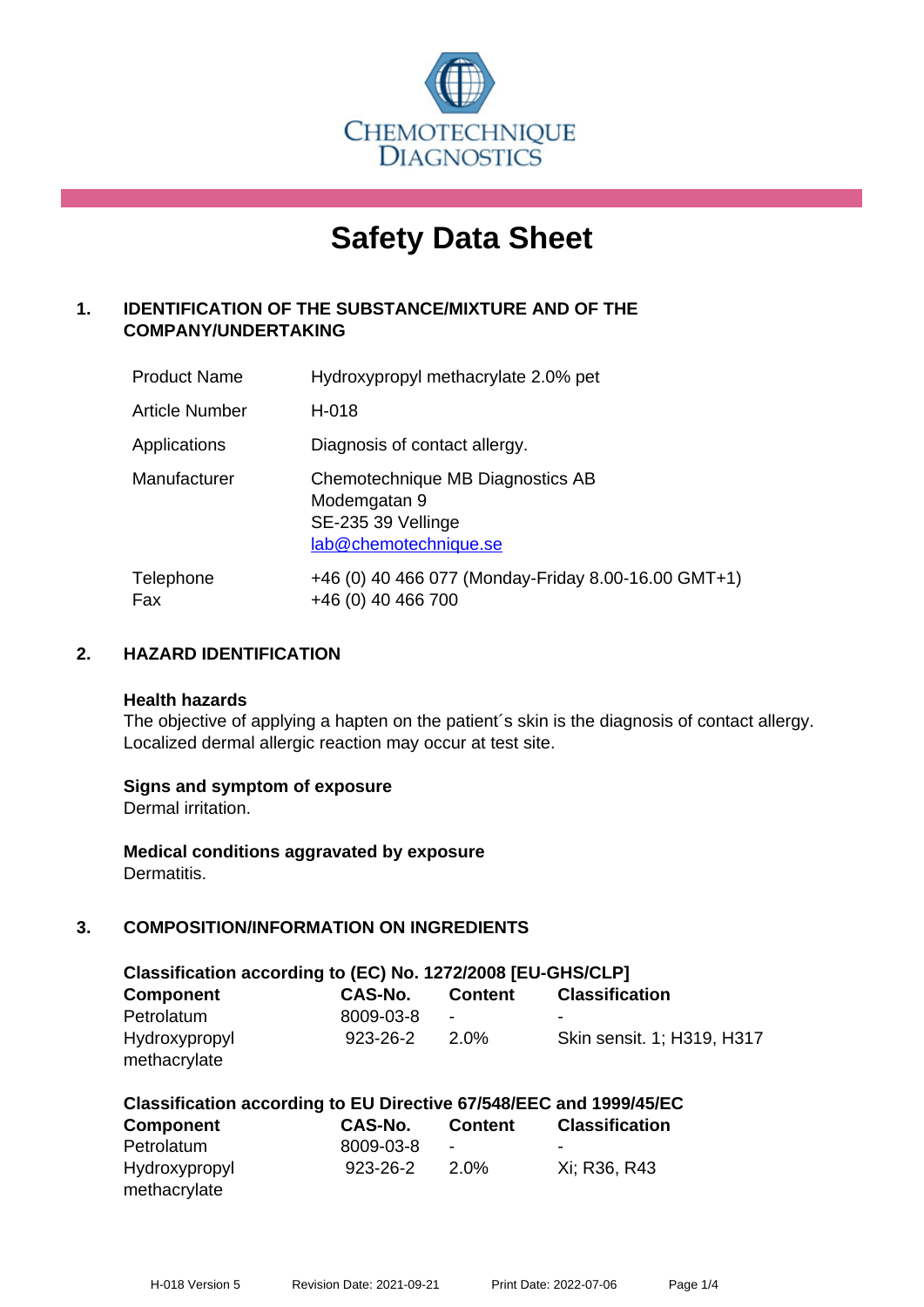## **4. FIRST AID MEASURES**

## **Emergency and first aid procedures**

Obtain medical attention.

# **5. FIRE-FIGHTING MEASURES\***

#### **Suitable extinguish media**

CO2, powder or water spray. Fight larger fires with water spray or alcohol resistant foam.

# **For safety reasons unsuitable extinguishing agents**

Water with full jet.

## **Special protective equipment for fire-fighters**

Wear self-contained respiratory protective device. Wear fully protective suit.

\*Data is shown for petrolatum only

## **6. ACCIDENTAL RELEASES MEASURES**

**Steps to be taken if material is released or spilled** Contain and place in a closed container.

# **7. HANDLING AND STORAGE**

**Precautions to be taken in handling and storage** Store dark at 5-8°C. Avoid extended exposure to light. FOR EXTERNAL USE ONLY.

# **8. EXPOSURE CONTROLS/PERSONAL PROTECTION**

**Respiratory protection** Not required.

**Ventilation** Local exhaust.

**Protective gloves** Disposal gloves.

#### **Eye protection** Not required with normal use.

## **Work/Hygienic practices**

Wash hands after each use.

## **9. PHYSICAL AND CHEMICAL PROPERTIES**

Odour **Odourless** 

Appearance Ivory White Semi-solid

Melting point\* 50-55° C Flash point\*  $>100^{\circ}$ C

Boiling point\* No data available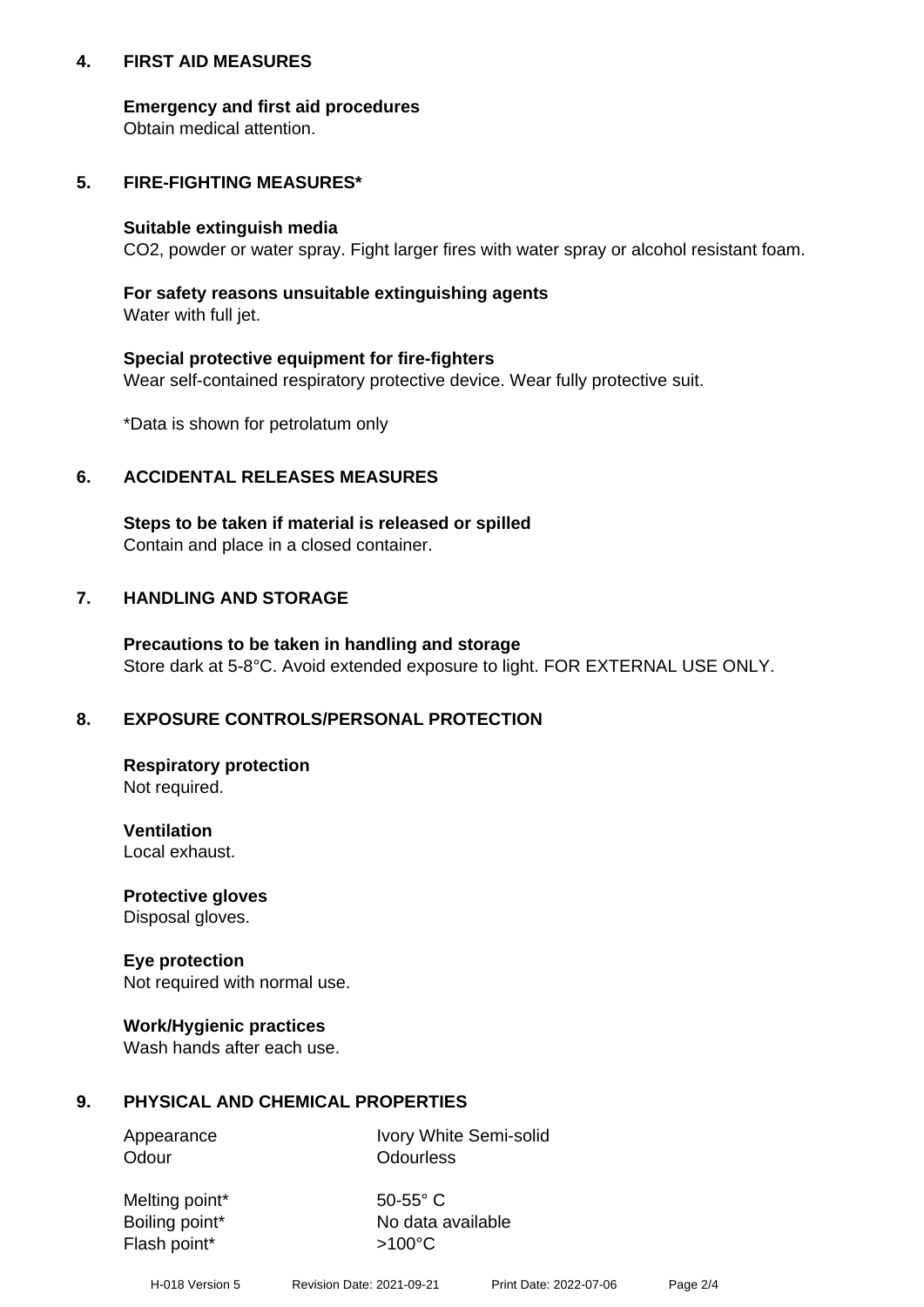Density\* No data available. Solubility in/Miscibility with Water\*

Self ignition\* Product does not self ignite. Danger of explosion\* Product does not present an explosion hazard. Insoluble

\*Data is shown for petrolatum only

# **10. STABILITY AND REACTIVITY**

#### **Incompability**

May react with strong oxidizing agents.

#### **Stability**

Stable at recommended storage conditions.

#### **Hazardous byproducts**

Combustion may generate CO, CO2 and other oxides.

**Hazardous polymerization**

Will not occur.

## **11. TOXICOLOGICAL INFORMATION**

No data available.

## **12. ECOLOGICAL INFORMATION**

No data available.

## **13. DISPOSAL CONSIDERATIONS**

#### **Waste disposal method**

Comply with federal, state/provincial and local regulation.

#### **14. TRANSPORT INFORMATION**

Not dangerous goods.

## **15. REGULATORY INFORMATION**

The classification is according to the latest editions of the EU lists, and extended by company and literature data.

#### **16. OTHER INFORMATION**

#### **Text of H-statements and R-phrases mentioned in Section 3**

| Serious eye dam. 2A                |                           | Serious eye damage (Category 2A)                                 |          |  |
|------------------------------------|---------------------------|------------------------------------------------------------------|----------|--|
| Eye irrit. 2A                      |                           | Eye irritation (Category 2A)                                     |          |  |
| Skin sensit. 1<br>H <sub>319</sub> |                           | Skin sensitization (Category 1)<br>Causes serious eye irritation |          |  |
| H-018 Version 5                    | Revision Date: 2021-09-21 | Print Date: 2022-07-06                                           | Page 3/4 |  |